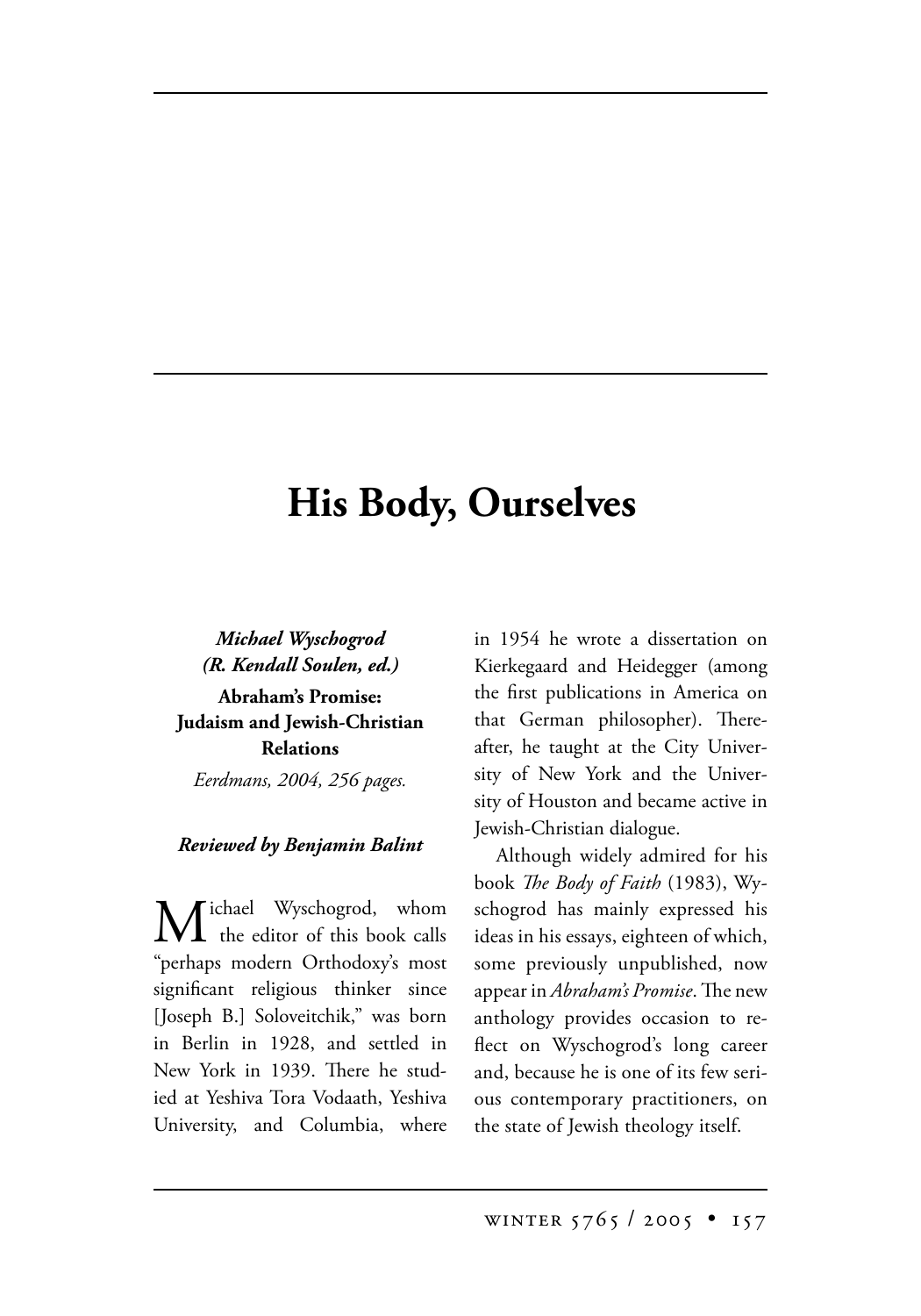As its title suggests, this volume—like Wyschogrod's thinking generally—centers on God's election of and irrevocable love for the progeny of Abraham. Wyschogrod insists that this choosing of the people Israel is "an election of the flesh," a choice of "a biological family, rather than a community of faith."

But as Wyschogrod takes this premise in increasingly surprising directions, it seems that for him this is where the clear contrast between Judaism and Christianity ends. To begin with, he claims God loves not only the souls of his people, but their bodies, too. And he not only *loves* their bodies, but *dwells* in them:

It is of course necessary to mumble a formula of philosophic correction. No space can contain God, he is above space, etc., etc. But this mumbled formula, while required, must not be overdone. It must not transform the God of Israel into a spatial and meta-temporal Absolute.... With all the philosophic difficulties duly noted, the God of Israel is a God who enters space and time…. God dwells not only in the spirit of Israel… he also dwells in their bodies.

Since in Genesis man is said to be fashioned in God's image, Wyschogrod thinks we ought not be startled by this notion. "Man is created by God as a physical being," he reminds us, "and if there is a human resemblance to God then his body also resembles God…. And if the human body can resemble God, then there must also be a physical aspect to God's being."

Wyschogrod emphasizes carnality in this way in order to prepare the ground for another unconventional claim, one it is best to let him put in his own words: The Christian doctrine of the incarnation, he says, represents "the intensification of the teaching of the in-dwelling of God in Israel by concentrating that in-dwelling in one Jew rather than leaving it diffused in the people of Jesus as a whole." Put differently, "the divinity of Jesus is not radically different—though perhaps more concentrated—than the holiness of the Jewish people." And then:

The Christian proclamation that God became flesh in the person of Jesus of Nazareth is but a development of the basic thrust of the Hebrew Bible, God's movement toward humankind…. At least in this respect, the difference between Judaism and Christianity is one of degree rather than kind.

This argument, and the adoption of a Christian vocabulary that accompanies it, carries over from *The Body of Faith*, where Wyschogrod uses it to explain the absence of Jewish analogues for certain Christian dogmas. "If there is no need for sacrament in Judaism," he says there, "it is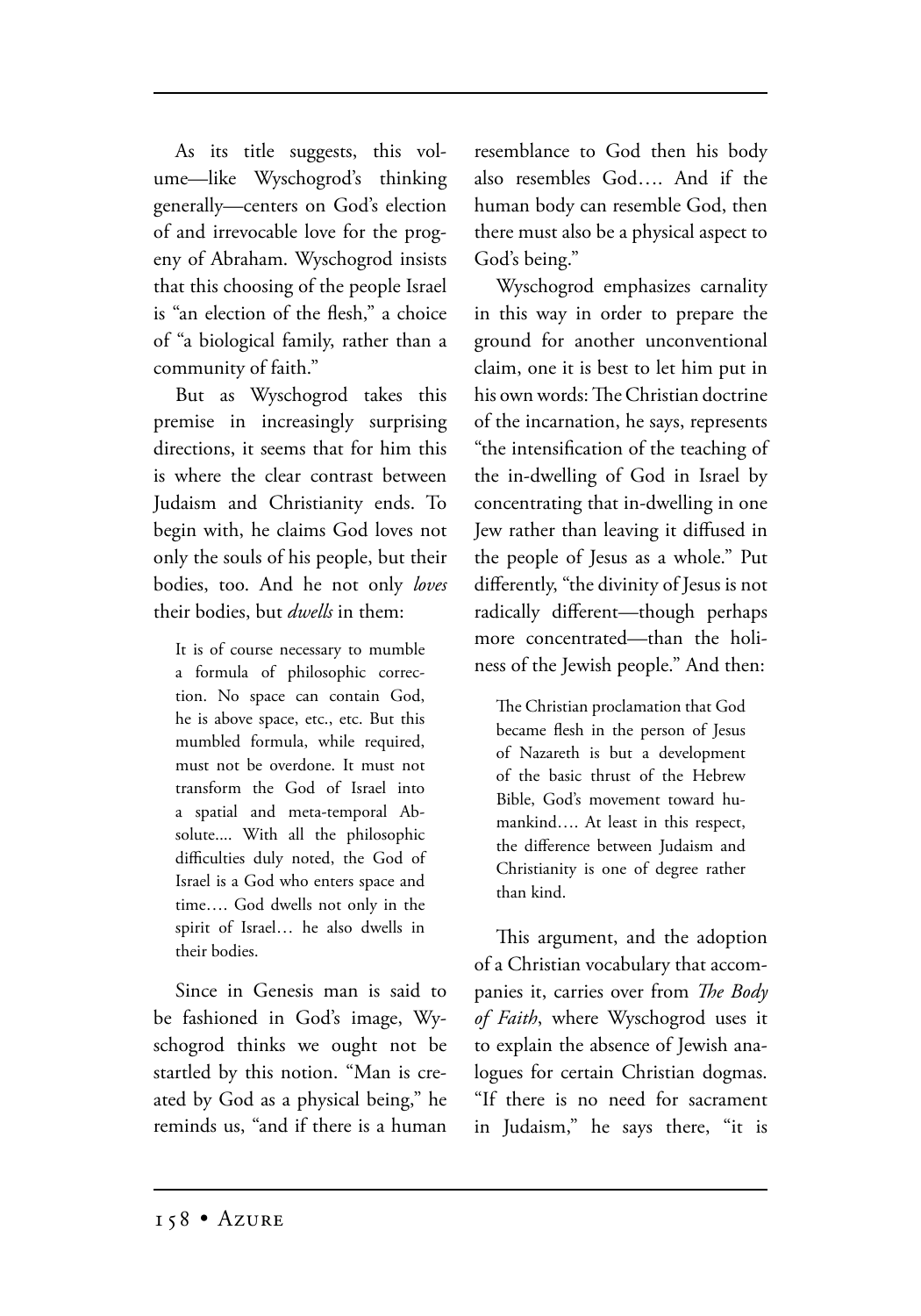because the people of Israel in whose flesh the presence of God makes itself felt in the world becomes the sacrament<sup>"</sup>

Other Christian dogmas are similarly rendered more or less Jewishly unobjectionable under Wyschogrod's conciliatory touch. He endeavors, for example, to show that the Bible nowhere insists on the unity of God that Deuteronomy 6:4 should be translated: "Hear, O Israel! The Lord is our God, the Lord alone"—and then calls the doctrine of the Trinity "a problem for rather than a complete break with Judaism."

The same attempt to soften the sharpest theological differences between Judaism and Christianity motivates another of this book's central ideas: Wyschogrod's rereading of Paul's well-known attack on Jewish law and legalism. Christian and Jewish readers alike may be surprised to discover that contrary to the standard interpretation, Paul did not claim that after Jesus the Tora, superseded by a new law, became no longer obligatory for Jews. Paul's critique, Wyschogrod says, was aimed not at the law *per se*, but only at the adoption of that law by Gentiles: Paul "is continuing the rabbinic tradition of discouraging Gentiles from conversion to Judaism and accepting and putting themselves under the judgment of a set of demands considerably more stringent than the Noachide laws."

If Paul's view of the law—so long mistaken as antinomian—does not represent much of a departure from the Jewish faith, neither, Wyschogrod continues, does his emphasis on mercy and grace:

For Paul, Jesus means *midat harachamim*…. Judaism has always understood that if judged by the strict demands of the Law, no Jew can prevail. We are all sinners who must beg for the mercy of God; without it, we are lost…. When Paul says that humans are not justified by works of the Law, this is exactly what he means. He is saying nothing that is in any way different from common rabbinic opinion.

In striving toward rapprochement, Wyschogrod revises not only the Pauline view of the law, but the Jewish one too. He argues that the election of Israel precedes, chronologically and axiologically, the Tora, and is therefore in some sense more basic than Tora itself, which, though it is of course essential to Judaism, "is not the deepest layer of God's relationship with the Jewish people." Along these lines Wyschogrod—whose cast of mind turns out to be more biblical than rabbinic—assails what he calls "halachic deism," or the tendency to glorify Jewish law at the expense of cultivating a sensitivity to the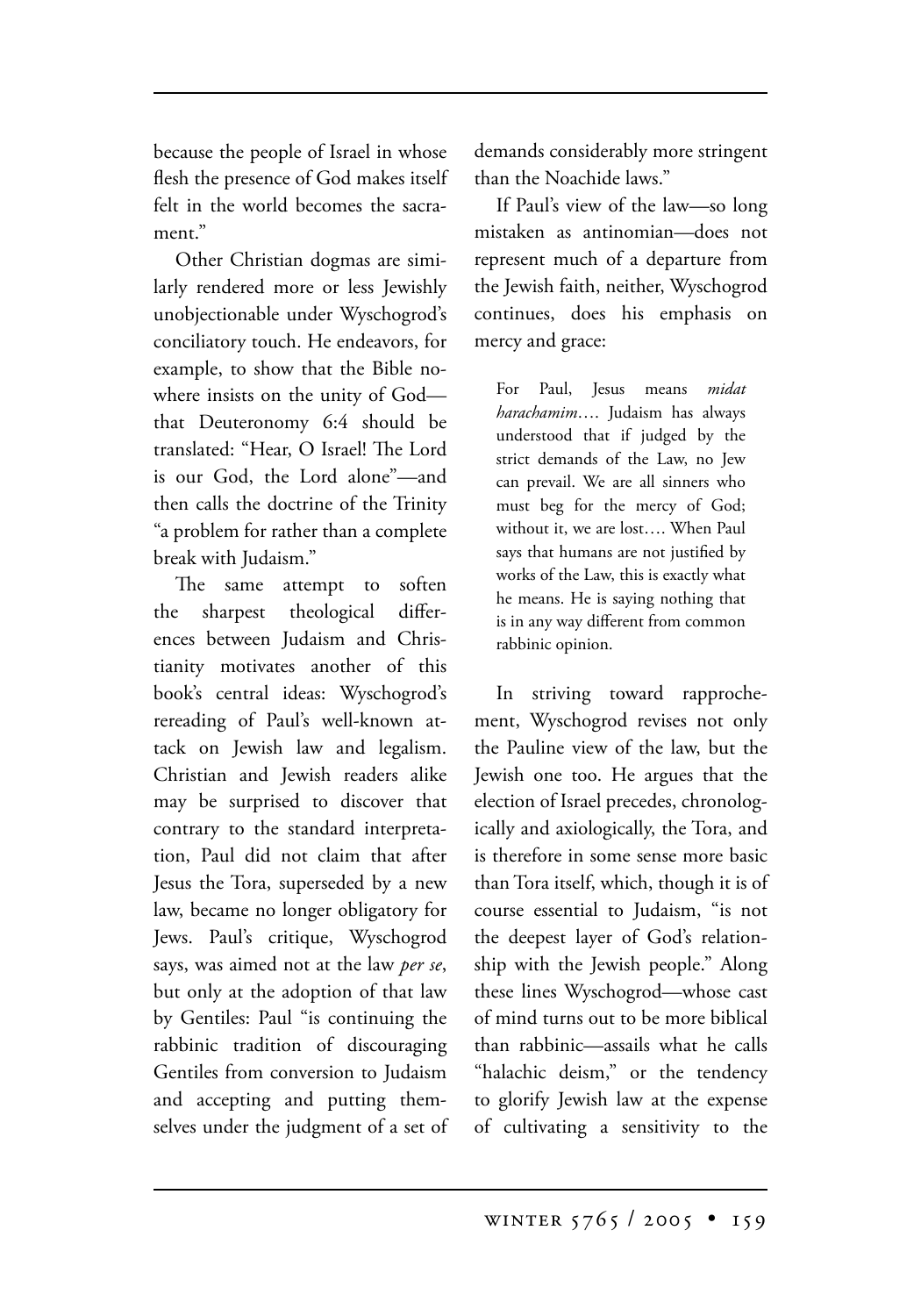immediacy of the divine, "as if God had gone into retirement after he revealed the Law."

If, moreover, chosenness is more basic than the Tora, it is surely more basic than the land of Israel. Wyschogrod in fact identifies "a curious ambivalence to the land in Jewish consciousness." On the one hand, he knows that "the same act of election which binds Abraham and his descendants to God also binds the people to its land." On the other, the Jews—unique in this respect—become a "fullfledged" people before entering the land, and remain so after expulsion from it, a fact that demonstrates for Wyschogrod the dispensability of the bond between people and land.

This causes Wyschogrod to approach Zionism with trepidation, since "whenever the people of Israel have attempted to constitute a national life on this soil in disregard of its election, the soil has rejected them under the most catastrophic circumstances." He thus cannot share "the optimistic, self-reliant cheerfulness" with which many Jews view the establishment of the Jewish state, and he recoils still more from the violence committed in its name. "I simply cannot believe that the messianic era will be preceded by the reality of Jews becoming accustomed to killing," he writes.

 $S$  tepping back for a moment, we discern an arch-villain lurking in the background of Wyschogrod's views: Reason. Not surprisingly, its first embodiment is Maimonides, whom Wyschogrod accuses both of borrowing his rigid opposition to anthropomorphism and corporeality from "a metaphysical frame of mind that is completely foreign to the Bible" and of failing to consider "the danger of an overly rarefied God who is so beyond all conception that he cannot be distinguished from no god at all." Rationalist thinkers like Maimonides, he goes on to say, "have made it appear that Judaism resists incarnation on some *a priori* grounds, as if the Jewish philosopher can somehow determine ahead of time just what God can or cannot do."

Rational ethics, Wyschogrod maintains, partakes of a similar villainy, and he bristles just as much at the modern secular humanist able to think in moral but no longer in religious categories. In an essay with loud echoes of the maverick Israeli intellectual Yeshayahu Leibowitz, he turns the Garden of Eden tale into a lesson on moral self-sufficiency:

[Man] is to obey God in order to obey God and for no other reason. And when he disobeys God, he has not violated a law that has an autonomous claim on his conscience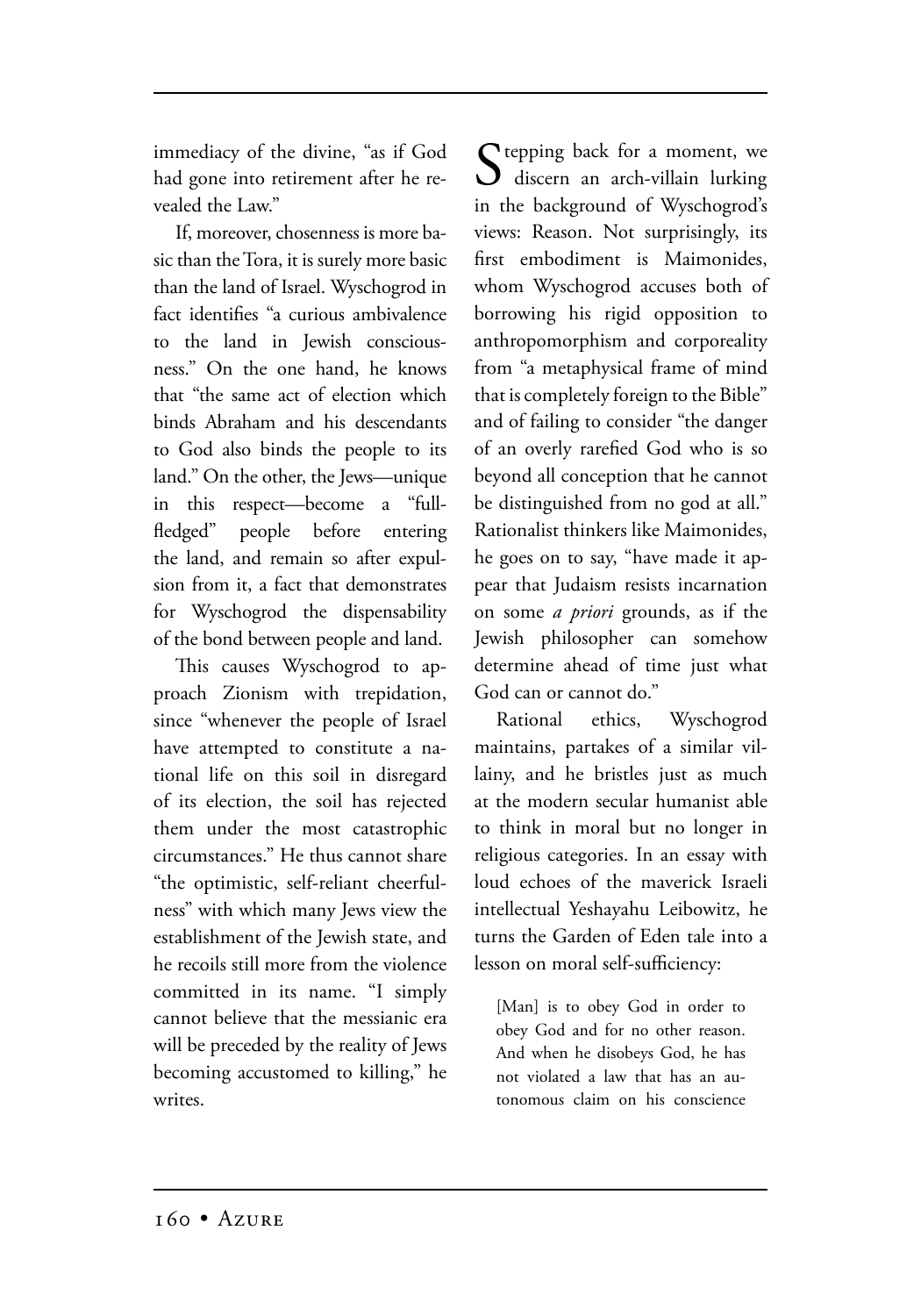and which therefore puts him in the wrong in an objective sense, but he has rebelled against God…. When man develops a morality not based on God's commandment—even if coincidentally much of it may coincide with those commandments—an act of expulsion of God has occurred…. Now reason or moral intuition or something else performs the function that the Bible can only envisage God as performing.

Along these lines, Wyschogrod devotes another essay to explaining Judaism's lack of either a doctrine or a vocabulary of conscience: "In conscience, it is not after all God who is being heard but man. The Jew, however, is required to listen to God and not to man." If Wyschogrod is willing to accept a conception of conscience at all, it is one wherein God speaks through a voice that seems to come from within, "heteronomy and autonomy blend[ing] into a dialectical unity." In conscience, as in reasonbased ethics, Wyschogrod detects a whiff of idolatry.

That can we say of all this? We could contest Wyschogrod point by point. Even as we admire his strong affirmation of Jewish particularism, we could register discomfort with his anti-rationalist reliance on divine command. On encountering his somewhat anemic Zionism, we could dispute the proposition that full peoplehood can be achieved without sovereignty, or sovereignty achieved without force. We could question the degree to which Wyschogrod has subordinated the Tora—which, in rabbinic thought, is created before the world and for the sake of which the world is created—to election. (David Novak levels just this criticism in his philosophically more nuanced handling of the subject in *The Election of Israel*, 1995.) We could draw attention to the strangeness inherent in a claim by a twentieth-century Jew—especially one who writes as if there were no interpretative tradition on the subject—that he understands Paul more accurately than did Augustine or Luther or, for that matter, centuries of anti-Pauline polemicists. Or we could note that due perhaps to his biblicism, Wyschogrod adduces not a single rabbinic source for his unorthodox rendering of divine corporeality and in-dwelling.

But there is a more fundamental problem here. Wyschogrod himself points the way to it with his remark that "any interpretation of Judaism that aims to maximize its differences with Christianity imposes as much of a foreign agenda on Judaism as its reverse." Whatever the merits of such a claim, it is clear that in both the range and content of his thinking he is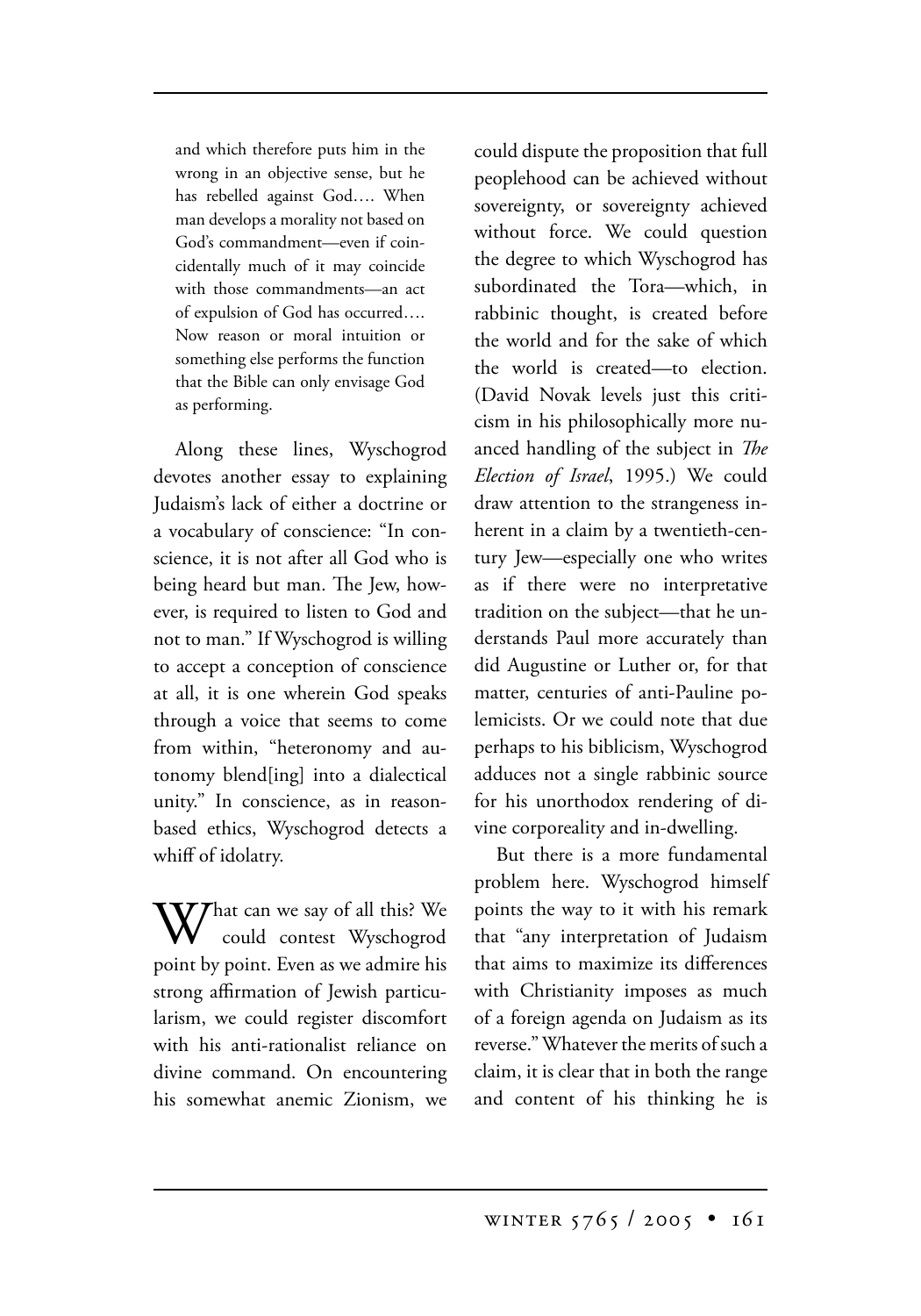guilty of the latter. That Wyschogrod neglects to develop accounts of problems that do not touch directly on Jewish-Christian dialogue—creation, providence, reward and punishment, free will, revelation, miracles, prayer, evil—reveals his theology to be drawn from a limited palette. And yet once entered into, we notice it is not really a dialogue at all, but an intricate ingratiation.

In opposing the spiritual and universalistic Church to the carnal and particularistic Synagogue (a "blood communion"); in straining to find a Jewish analogue to the doctrine of the Christ; in subordinating virtually all else to the election of Israel (after all, a Christian article of faith, too); in calling his project a "Jewish Barthianism" and reporting that "there is nothing more important that I have learned from [the leading twentieth-century Protestant theologian Karl] Barth than the sinfulness of Israel"; in deferentially accepting Jewish-born Cardinal Lustiger's explanation of his conversion to Catholicism ("I am not ceasing to be a Jew… I am discovering another way of being a Jew"); in considering Christianity to be not really a separate religion at all but—as he puts it in an essay not included here—"part of Greater Judaism"; and in maintaining that the birth and spread of Christianity is of decisive theological import for Judaism, Wyschogrod adopts a Christianized view of Judaism.

Like the German Jewish philosopher Franz Rosenzweig—who also saw in chosenness "the truly central thought of Judaism" and whose *The Star of Redemption* gets an appreciation in this book—Wyschogrod's mistake is to approach Judaism from the point of view of Christianity, toward which he feels an admiration mixed, one can't help intuit, with a certain sense of inferiority. ("Dialogue with a theology as sophisticated as that of Christianity," he says, "advances Judaism theologically.") Is it any wonder that Wyschogrod has been so enthusiastically received by Christian readers, that his articles are lately more likely to appear in journals like *Evangelische eologie* and *Pro Ecclesia* than in Jewish periodicals like *Tradition* and *Sh'ma*, or that both this book and *The Body of Faith* are published by Christian presses? (Here is the Rev. Paul M. van Buren reviewing the latter: "There it is, solid and mystical, moving and intelligent, totally Jewish and with each copy wrapped in its own prayer shawl!")

In sum, we find in *Abraham's Promise* a manner of theologizing that lies somewhere between baptized Rosenzweig and circumcised Barth. This manner, infused as it is with an air of spiritual dependence and derivative as it is of Christian tropes,